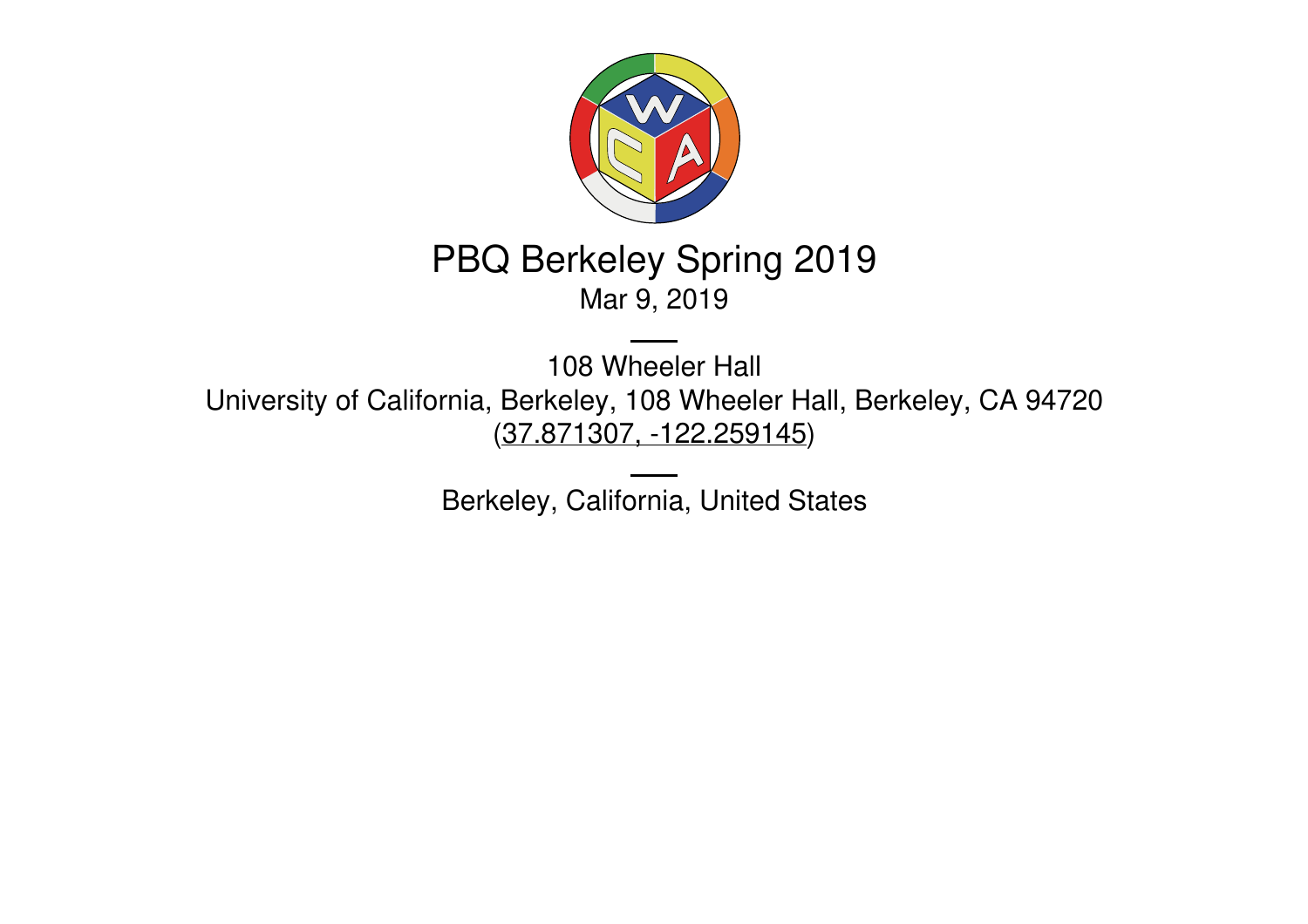## **Events**

| <b>Event</b>       | Round | Format          | <b>Time limit</b>                                                           | <b>Proceed</b> |
|--------------------|-------|-----------------|-----------------------------------------------------------------------------|----------------|
|                    | Final | Mo3             | 1 hour                                                                      |                |
|                    | Final | Bo <sub>3</sub> | 1:30:00.00 total for 4x4x4 Blindfolded Final and 5x5x5 Blindfolded<br>Final |                |
|                    | Final | Bo <sub>3</sub> | 1:30:00.00 total for 4x4x4 Blindfolded Final and 5x5x5 Blindfolded<br>Final |                |
| 參<br>$\ddot{\phi}$ | Final | Bo <sub>2</sub> | 10:00.00 per cube, up to 60:00.00                                           |                |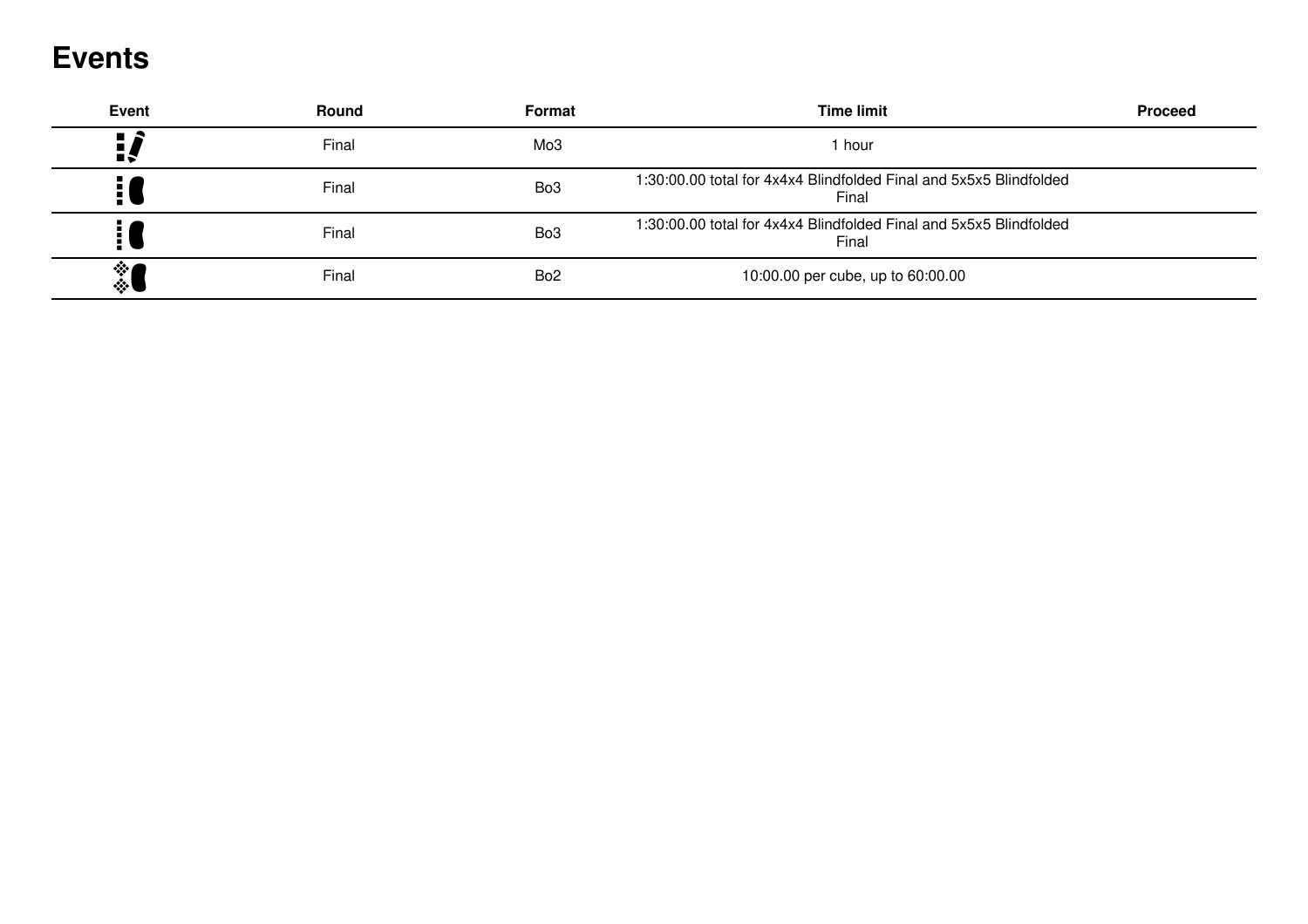### **Schedule for Saturday (March 09, 2019)**

| <b>Start</b> | <b>End</b> | <b>Activity</b>                             | Format          | <b>Time limit</b>                                                           | <b>Proceed</b> |
|--------------|------------|---------------------------------------------|-----------------|-----------------------------------------------------------------------------|----------------|
| 08:30 AM     | 09:00 AM   | <b>Setup</b>                                |                 |                                                                             |                |
| 09:00 AM     | 10:15 AM   | ij,<br>3x3x3 Fewest Moves Final (Attempt 1) | Mo <sub>3</sub> | 1 hour                                                                      |                |
| 10:15 AM     | 11:30 AM   | ै<br>3x3x3 Multi-Blind Final (Attempt 1)    | Bo <sub>2</sub> | 10:00.00 per cube, up to 60:00.00                                           |                |
| 11:30 AM     | 12:30 PM   | ij,<br>3x3x3 Fewest Moves Final (Attempt 2) | Mo <sub>3</sub> | 1 hour                                                                      |                |
| 12:30 PM     | 01:30 PM   | Lunch                                       |                 |                                                                             |                |
| 01:30 PM     | 02:45 PM   | ै<br>3x3x3 Multi-Blind Final (Attempt 2)    | Bo <sub>2</sub> | 10:00.00 per cube, up to 60:00.00                                           |                |
| 02:45 PM     | 04:00 PM   | ij,<br>3x3x3 Fewest Moves Final (Attempt 3) | Mo <sub>3</sub> | 1 hour                                                                      |                |
| 04:00 PM     | 05:30 PM   | i C<br>4x4x4 Blindfolded Final              | Bo <sub>3</sub> | 1:30:00.00 total for 4x4x4 Blindfolded<br>Final and 5x5x5 Blindfolded Final |                |
| 04:00 PM     | 05:30 PM   | $\vdots$<br>5x5x5 Blindfolded Final         | Bo <sub>3</sub> | 1:30:00.00 total for 4x4x4 Blindfolded<br>Final and 5x5x5 Blindfolded Final |                |